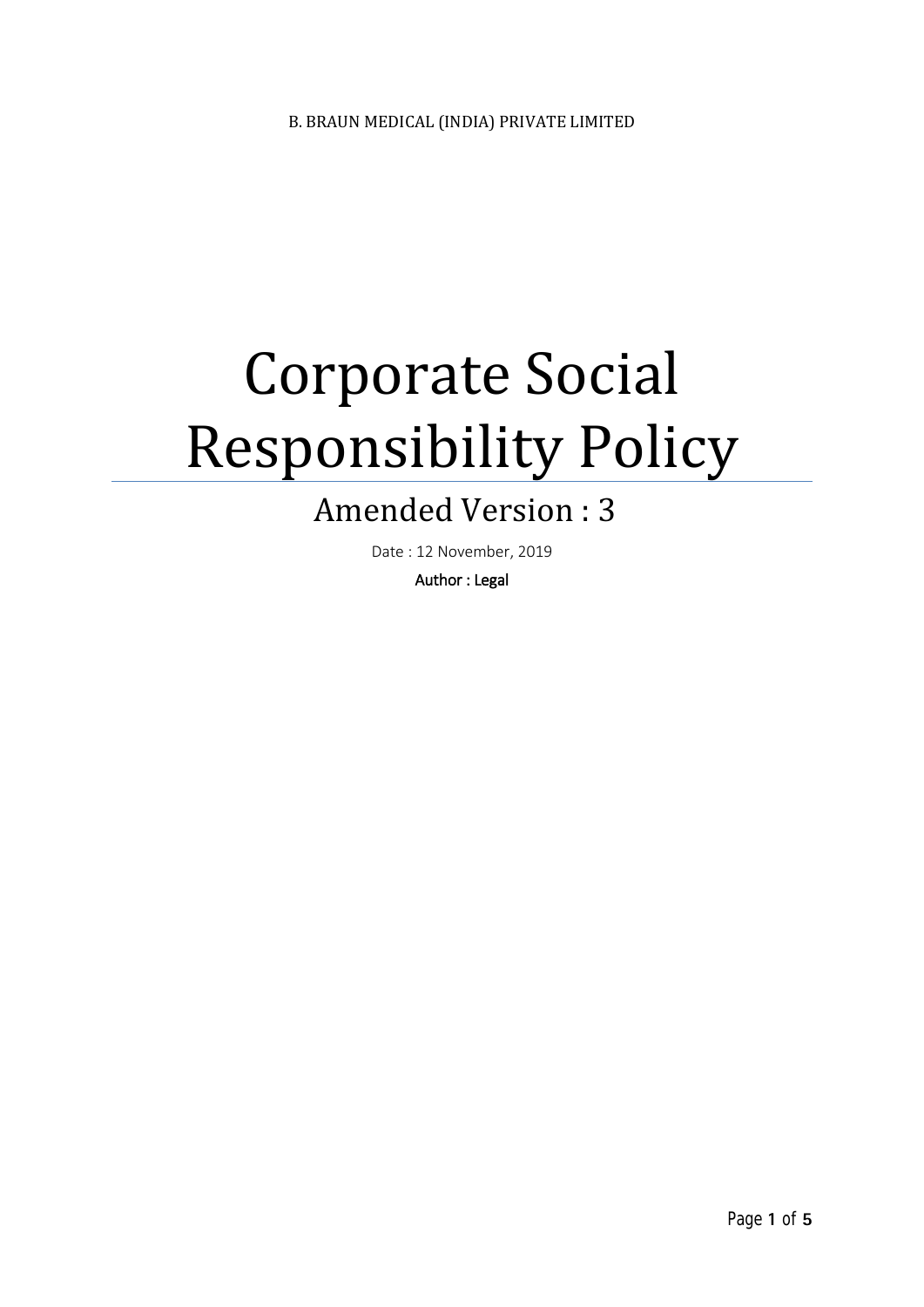### **Corporate Social Responsibility Policy of B. Braun Medical (India) Private Limited**

In accordance with Section 135 of the Companies Act, 2013 and the rules promulgated there under (collectively, the "CSR Requirements"), the Board of Directors (the "Board") of B. Braun Medical (India) Private Limited has adopted this Corporate Social Responsibility Policy (the "CSR Policy")

#### **1. INTRODUCTION**

- 1. B. Braun group is a global company founded in 1839, the firm is headquartered in Germany operating for over 175 years. B. Braun is a leading supplier in the global healthcare market with products for anaesthesia, intensive medicine, cardiology, extra corporeal blood treatment and surgery, as well as services for hospitals, general practitioners and the homecare sector.
- 2. B. Braun Medical (India) Private Limited (the Company"), a company incorporated in Mumbai, India, and having a Corporate Identity Number U33112MH1984PTC214514 started as a subsidiary in the year 1984 and has made rapid strides in the Indian healthcare market.

#### **2. OBJECTIVE & SCOPE**

- 1. This is Corporate Social Responsibility Policy ("CSR Policy") of the Company as required under the Companies Act, 2013 (hereafter referred to as "the Act"), read with the Companies (Corporate Social Responsibility Policy) Rules, 2014 and other directions and clarifications issued from time to time (collectively referred to as the "CSR Regulations").
- 2. This policy lays down broad quidelines and principles for **Company's activities in** the sphere of corporate social responsibility undertaken in India.

# **3. CSR COMMITTEE OF THE COMPANY**

3.1 Constitution:-

The Board of Directors of the Company have added a member to the existing on 12 th November, 2019. The members of the Committee are:-

- 1. Mr. Indranil Mukherjee
- 2. Mr. Andreas Walde
- 3. Mr. Christoph Mueller
- 4. Mr. Gabriel Sabate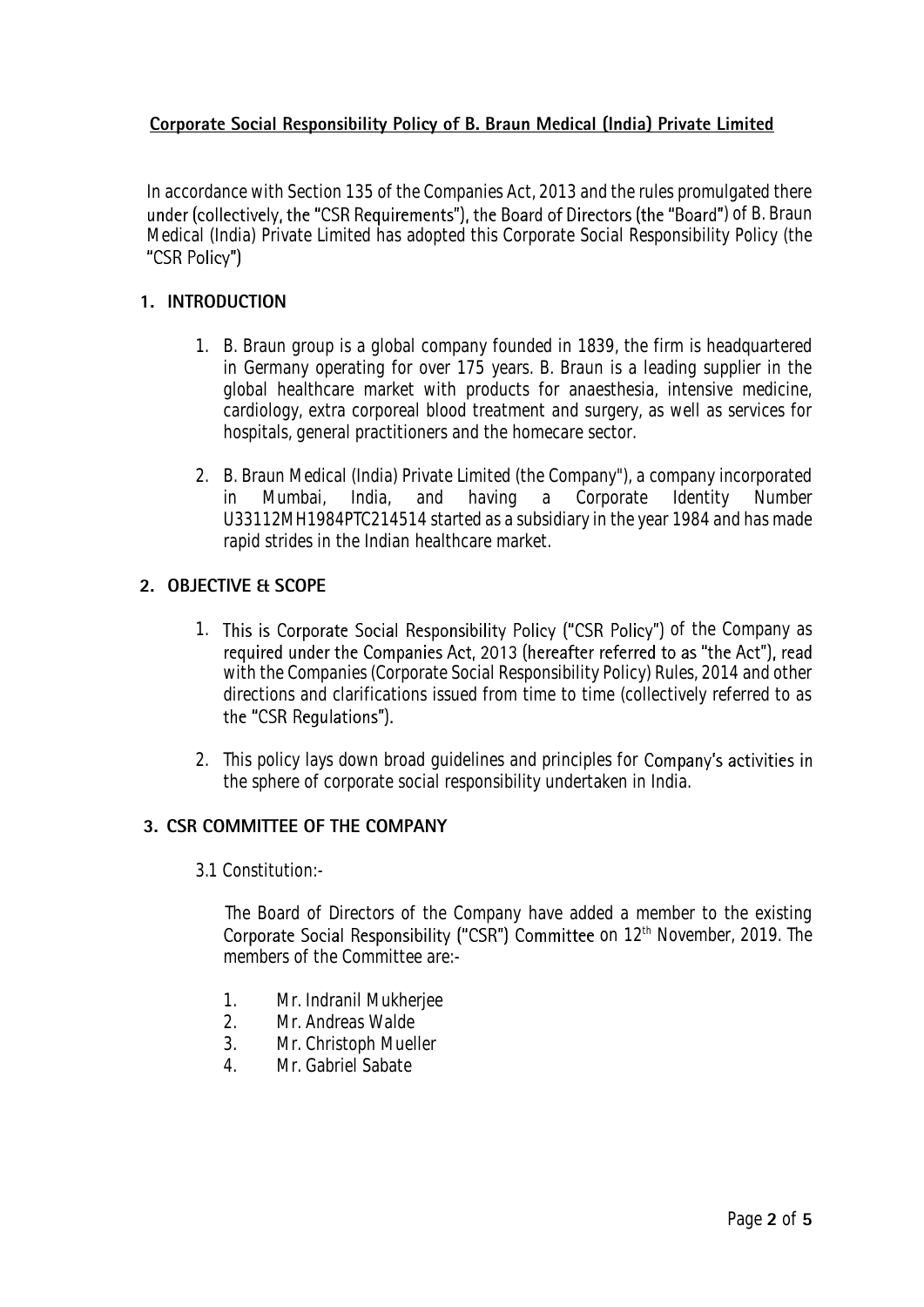#### 1.2 Powers of the Committee

The CSR Committee shall assist the Board of Directors in implementing the CSR Policy, and shall also:

- 1. Formulate the Company's CSR Policy and recommend the same to the Board of Directors of the Company for approval and adoption;
- 2. Recommend CSR activities as stated under Schedule VII of the Act;
- 3. Recommend the CSR Budget to the Board;
- 4. Create a transparent monitoring mechanism for implementation of CSR initiatives in India;
- 5. Prepare and submit periodic reports to the Board in respect of the CSR activities undertaken by the Company;
- 6. Authorize executives of the Company to attend the CSR Committee Meetings;
- 7. Ensure that the surplus arising out of CSR projects or programs or activities shall not form part of the business profit of a Company.
- 1.3 CSR Committee Charter

The terms of reference of CSR Committee shall be:

**1.** Frequency of the committee meeting-

The Committee shall meet at least four times a year provided the gap between two consecutive meetings shall not be more than one twenty days.

**2.** Quorum

The quorum for the meeting shall be 1/3 or minimum 2 (whichever is higher) Directors.

**3.** Secretary – The Company Secretary shall be the secretary for the Committee.

# **4. CSR ACTIVITIES**

- The Company aims to undertake CSR activities as recommended by the CSR Committee and in accordance with the CSR Regulations, in particular Schedule VII of the Act and the directions and clarifications issued by the Ministry of Corporate Affairs from time to time in this regard.
- Such CSR activities may be undertaken in collaboration other companies as may be recommended by the CSR Committee from time to time.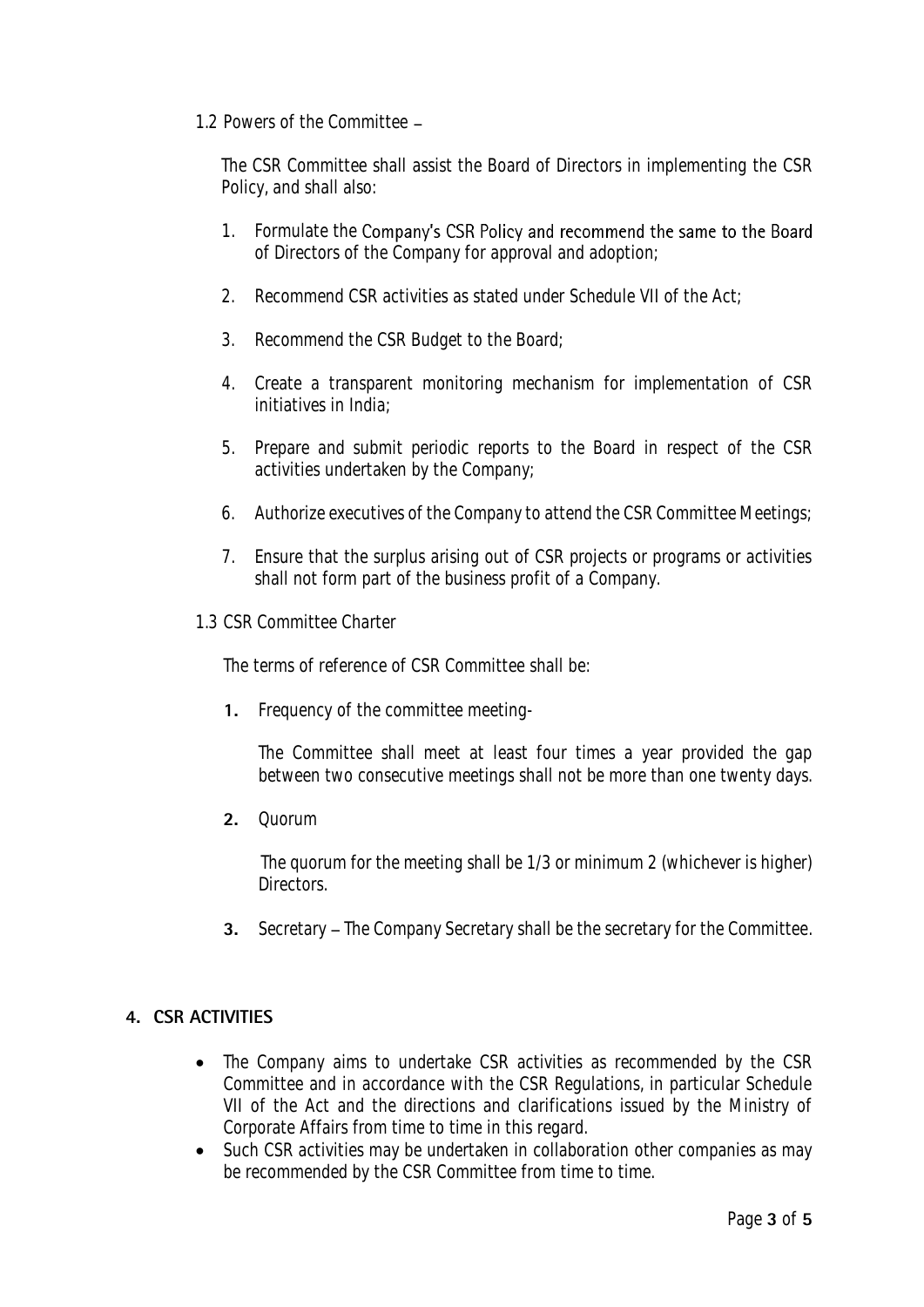- The Committee is authorized to approve any modification to the existing CSR activities or to propose any new activity during the relevant Financial Year.
- The CSR Committee will determine the monitoring mechanism for CSR initiatives and may employ consultants to monitor the progress on the CSR initiatives of the Company.

### **5. CSR PROJECTS AND PROGRAMMES**

The Company shall undertake specific Corporate Social Responsibility ("CSR") projects and programmes, as approved from time to time by the Board in its capacity as the CSR Committee of the Company, within the following CSR categories:

- Eradicating hunger, poverty and malnutrition, promoting preventive health care and sanitation and making available safe drinking water;
- Promoting education, including special education and employment enhancing vocational skills especially among children, women, elderly and the differently abled and livelihood enhancement projects;
- Promoting gender equality, empowering women, setting up homes and hostels for women and orphans; setting up old age homes, day care centres and such other facilities for senior citizens and measures for reducing inequalities faced by socially and economically backward groups;
- Ensuring environmental sustainability, ecological balance, protection of flora and fauna, animal welfare, agroforestry, conservation of natural resources and maintaining quality of soil, air and water;
- Protection of national heritage, art and culture including restoration of buildings and sites of historical importance and works of art; setting up public libraries; promotion and development of traditional arts and handicrafts;
- Measures for the benefit of armed forces veterans, war windows and their dependents;
- Training to promote rural sports, nationally recognized sports, paralympic sports and Olympic sports;
- Contribution to the Prime Minister's National Relief Fund or any other Fund set up by the Central Government for socio- economic development and relief and welfare of the Scheduled Castes, the Scheduled Tribes, other backward classes, minorities and women;
- Contributions or funds provided to technology incubators located within academic institutions which are approved by Central Government;
- Rural Development Projects.
- Providing financial assistance to reputable non-governmental organisations ("NGOs") working in any of the above indicated areas.

Please note that all CSR projects and programmes shall be carried out only in India. No specific CSR projects or programmes shall be undertaken in pursuance of normal course of business of the Company.

In furtherance of specific CSR projects or programmes, the Company may collaborate with NGOs and other like-minded stakeholders, including other companies, registered trusts and societies, in order to leverage upon the collective expertise, wisdom and experience that such relationships may bring.